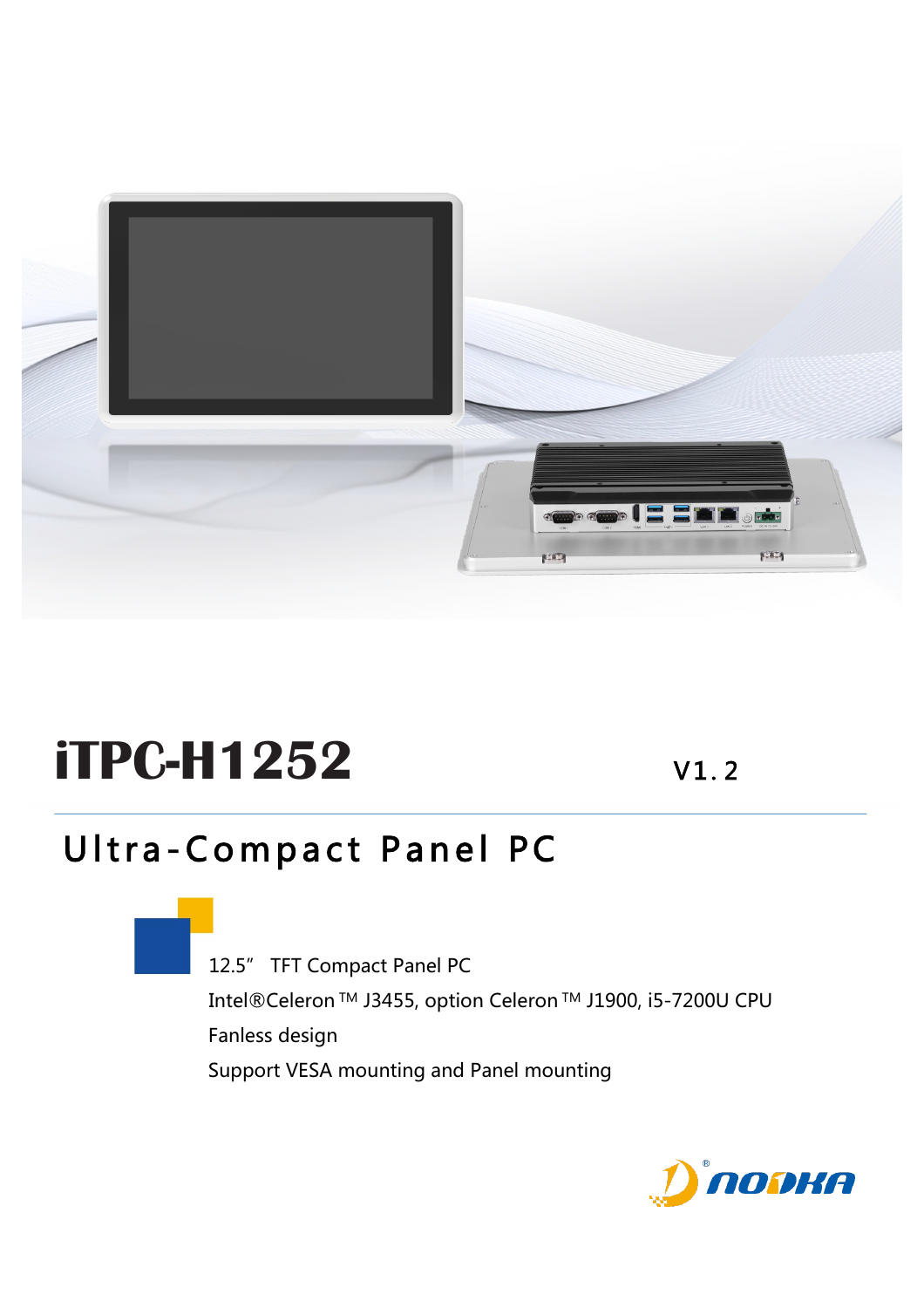





### Specification:

| <b>Processor</b> | <b>CPU</b>                    | Intel® Celeron J3455 / J1900 / i5-7200U                                          |  |
|------------------|-------------------------------|----------------------------------------------------------------------------------|--|
|                  | <b>Main Frequency</b>         | Quad Core 2.3GHz/ Quad Core 2GHz / Dual Core 2.5 GHz                             |  |
|                  | L <sub>2</sub> Cache          | 2MB/2MB/3MB                                                                      |  |
|                  | Chipset                       | Intel Apollo Lake/Bay Trail/Integrated PCH-LP                                    |  |
|                  | <b>RAM</b>                    | Support DDR3L-1333 MHz, 1 * 204-pin SODIMM, Up to 8GB                            |  |
|                  | Storage                       | $1 * mSATA$                                                                      |  |
|                  | LAN1                          | Intel i211 or i225 Gbe LAN controller, RJ-45                                     |  |
| <b>Ethernet</b>  | LAN <sub>2</sub>              | Intel i211 or i225 Gbe LAN controller, RJ-45                                     |  |
|                  | Audio                         |                                                                                  |  |
| I/O              | Serial port                   | 2 x RS-232(RS-485 in option) Interface with surge protection                     |  |
|                  | <b>USB</b>                    | 1* USB3.0, 3x USB2.0                                                             |  |
|                  | Rear I/O                      | 2* GLAN/ 4*USB/ 2*COM/ DC IN                                                     |  |
|                  | <b>MiniPCIe</b>               | 1 * MINI- PCIe slot, extended to 3G and wifi card                                |  |
| <b>OS</b>        | <b>OS</b>                     | Windows 7, Windows8, Windows10, Linux                                            |  |
|                  | DC Input                      | 12-24V DC                                                                        |  |
| <b>Power</b>     | Max. power<br>consumption     | 32.9 Watt                                                                        |  |
| <b>LCD</b>       | LCD Type                      | 12.5" TFT                                                                        |  |
|                  | <b>Resolution</b>             | 1366 × 768                                                                       |  |
|                  | Colors                        | 16.7MB                                                                           |  |
|                  | <b>Active Area</b>            | 275.59 x 154.94mm                                                                |  |
|                  | <b>Backlight</b>              | <b>LED</b>                                                                       |  |
|                  | MTBF (hour)                   | 25000hrs                                                                         |  |
|                  | Pixel Pitch (H x V)           | 0.218 x 0.218mm                                                                  |  |
|                  | Luminance                     | 300cd/m2                                                                         |  |
|                  | <b>Contrast Ratio</b>         | 800:1                                                                            |  |
|                  | Viewing Angle                 | (L)85/(R)85/(T)85/(B)85                                                          |  |
|                  | Screen type                   | Multi- points Capacitive touch screen                                            |  |
|                  | Transmittance                 | > 87%                                                                            |  |
| Touchscreen      | Controller                    | <b>USB</b> interface                                                             |  |
|                  | Driver support                | Windows 7, Windows8, Windows10, Linux                                            |  |
|                  | <b>Surface Hardness</b>       | Mohs Hardness 7H                                                                 |  |
|                  | Multi-touch                   | 10 points under Windows system                                                   |  |
|                  | <b>Size</b>                   | 336mm*222mm*45mm (W x H x D)                                                     |  |
| Physical         | Cabinet cut Size              | 328mm*214mm (W x H)                                                              |  |
|                  | Net Weight                    | 2.46kg                                                                           |  |
|                  | <b>Operating Temperature</b>  | $-10 \sim 50^{\circ}$ C (14 °F ~122 °F) Use a wide temperature grade SSD         |  |
|                  | <b>Storage Temperature</b>    | $-20 \sim 70^{\circ}$ C (-4 ~ 158 °F)                                            |  |
| Environmental    | <b>Relative Humidity</b>      | 10~95% RH@40°C,non-condensing                                                    |  |
|                  | Vibration                     | Operating Random Vibration Test 5~500Hz, 1.5Grms@with SSD, follow IEC 60068-2-64 |  |
|                  | <b>Shock</b>                  | Operating 10G peak acceleration (11ms duration), follow IEC 60068-2-27           |  |
|                  | <b>EMC</b>                    | <b>CE/FCC Class A</b>                                                            |  |
|                  | <b>Front Panel Protection</b> | <b>IP65 Compliant</b>                                                            |  |